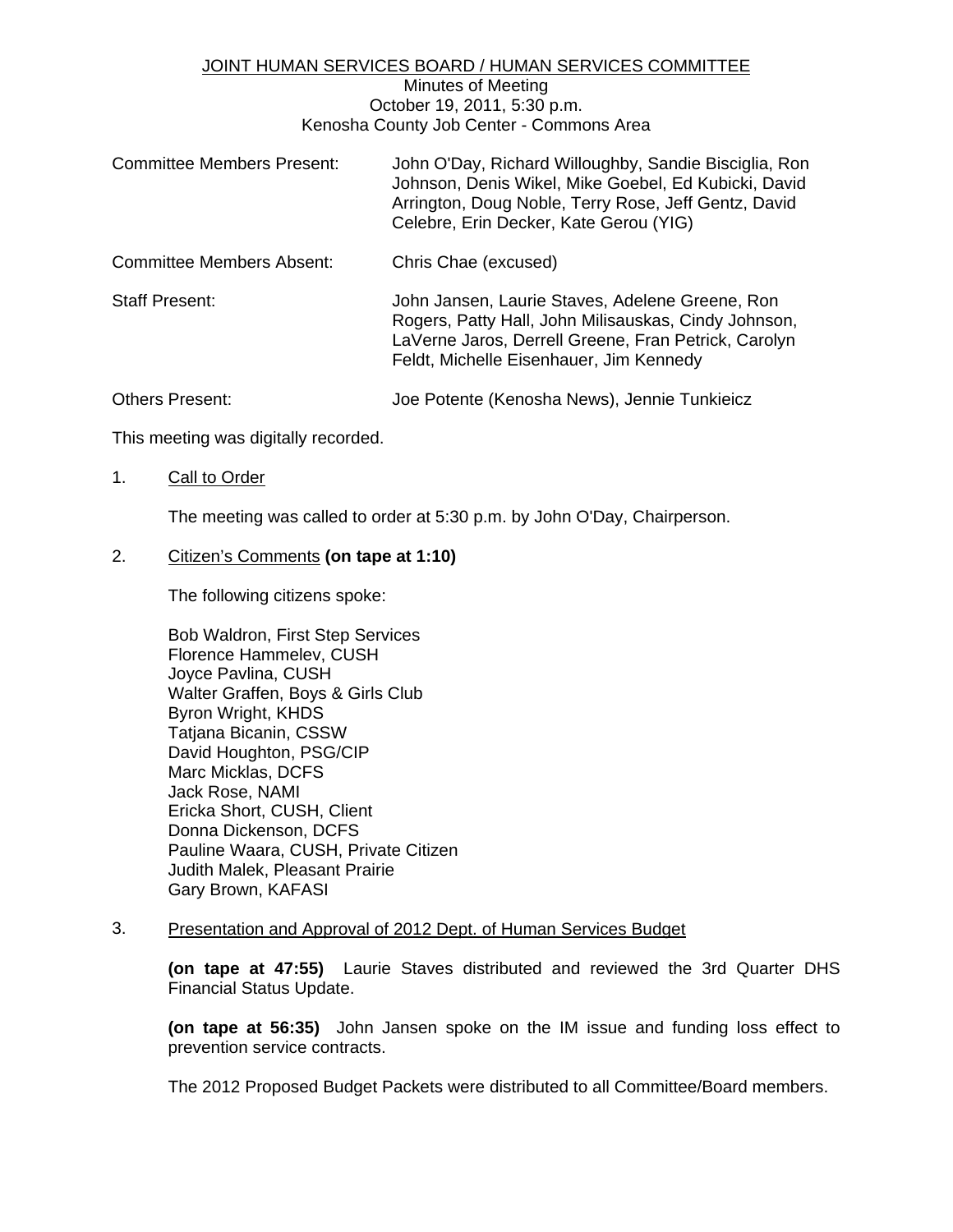# **DHS Overview / Office of Director (on tape at 59:50)**

### **Central Services (on tape at 1:07:55)**

 Doug Noble questioned why there was only one person in this division. Laurie Staves explained that there are contracted employees as well, and they are supervised by this County person.

## **Veterans (on tape at 1:13:07)**

**(at 1:16:26)** Doug Noble asked about the number of staff in the Veterans' Office and if there were enough personnel. Derrell Greene replied that 'yes', three (3) people is the right number to staff their office.

### **Workforce Development (on tape at 1:19:20)**

 Laurie Staves answered Erin Decker's previously e-mailed question that \$673,000 for the IM Consortium is Kenosha County's share.

 Terry Rose asked what the Consortium will be doing. Adelene Greene replied that they will be doing eligibility services for MA, FoodShare, etc. Kenosha County is currently working with Racine County to develop a plan.

Ms. Staves confirmed to Mr. Rose that the IM money will remain locally.

## **Medical Examiner (on tape at 1:31:17)**

John Jansen introduced the new Medical Examiner, Patrice Hall.

 Richard Willoughby asked what the 3 people in this office do. Ms. Hall replied that she performs administrative duties (she is 'not' an MD). There are 7 employees totally, including all part-time Deputy Medical Examiners.

### **Health (on tape at 1:48:45)**

**(at 2:05:11)** Terry Rose asked if the City has agreed to pay the \$585,393 amount yet. Ms. Staves responded that she has not seen the City's budget. Mr. Rose stated that we need a written agreement on this to be paid by a date certain. This needs to be wellknown in the community. This is a substantial delinquency in payment. Mr. Rose then asked Ms. Staves to explain this issue to everyone present, which she did, adding that we are in negotiations with the City on this issue.

 Doug Noble asked why the City is getting such a high proportion of the reorganization savings. Ms. Staves replied that 66% is their share of the savings according to the ratio in place. The \$153,000 is just for the service ratio change, \$112,000 is the reorganization, \$103,000 is other personnel costs, for a total of \$215,000 total reorganization costs, plus other savings of \$130,000. The method of payment has never changed.

 Mr. Noble noted that if the City budgets the same amount for next year, that they paid last year, they can pay us the back amount.

 Erin Decker asked who approves the Fee Schedules. Ms. Staves explained that the Fee Schedules are approved when this budget is approved.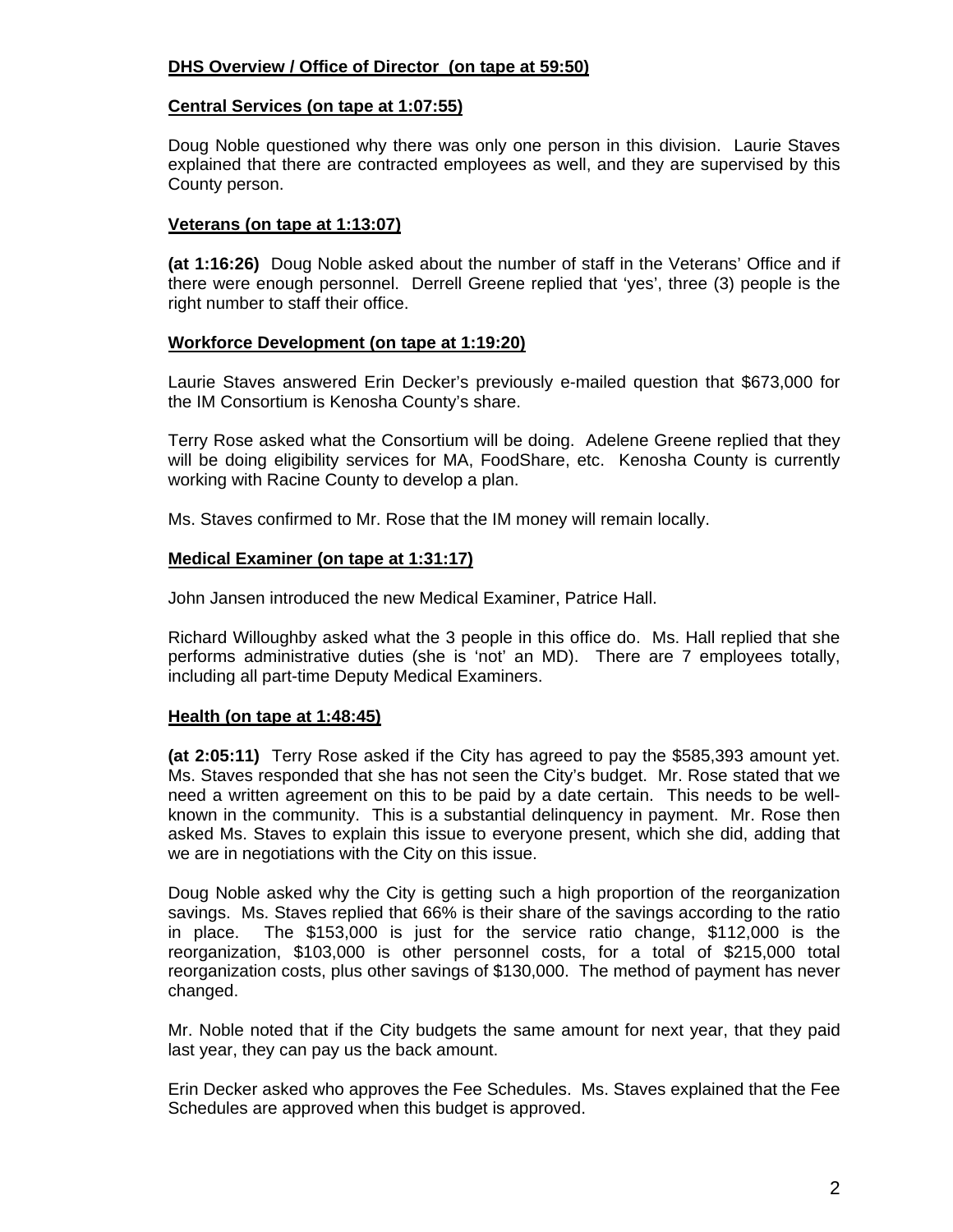# **Aging & Disability Services (on tape at 2:12:15)**

**(at 2:25:25)** Terry Rose asked where the Western Transit bus goes. Carolyn Feldt replied that there are 3 regular routes from Kenosha to Twin Lakes, Twin Lakes to Lake Geneva, Kenosha to Paddock Lake to Antioch Station, and there are 2 door-to-door buses within Kenosha County. Mr. Rose asked what the ridership was . Ms. Feldt replied, on a monthly basis it's 1,500, and it's growing every quarter. Local levy match is \$37,000, which is 5% of the cost of federal funding. Mr. Rose further asked why we are bussing people to Antioch and Lake Geneva. Ms. Felt explained that the bus does a commuter run to meet the early and late trains for Kenosha County residents who go to Antioch to catch the train for their work. The bus that goes to eastern Walworth County is for shopping and medical purposes for Kenosha County residents that live in and around the Twin Lakes and Wheatland areas.

**(at 2:25:51)** Doug Noble asked what Corporate Guardianship was. LaVerne Jaros explained that corporate guardians are appointed to handle the affairs for elderly or disabled people who are incompetent or unable to care for themselves. We try to find a family member or volunteer guardian first. If that is not possible, a corporate guardian is appointed by the Court, and there are fees attached to this type of guardian. We are seeing an increase in corporate guardians.

# **Children & Family Services (on tape at 2:30:39)**

**(at 2:40:29)** David Arrington asked how many children will be affected by the Family Educators Program elimination due to the IM funding loss. Ron Rogers replied that the program serves about 75 families each year, which would be 150 - 187 children. Mr. Arrington stated that it's important that these parents are able to get their children back, so he will bring this up again next year.

**(at 2:50:41)** Richard Willoughby asked what caused the increase in costs of the daily rates. Mr. Rogers explained that Corrections cost \$277 a day, or \$100,000 a year. Residential Treatment Care is \$110,000 - \$115,000 a year. These costs have skyrocketed. We have had some disabled children who needed that level of care. We now have fewer kids in Corrections and more kids in regular foster care.

# **Brookside (at 2:54:13)**

 Laurie Staves pointed out a correction under the FTE Changes. Only one social worker is retiring; the other social worker is transferring. Both positions will be contracted out for a cost of \$143,500, including benefits.

**(at 3:24:14)** Sandie Bisciglia asked if Ms. Staves has the dollar figure for the excess Medicare money brought in since the Admissions Coordinator came on board. Ms. Staves didn't have the figure for 2010, but for the first 9 months of 2011, we are \$847,000 over our targeted revenue. The position is paid under \$100,000, including benefits.

**(at 3:25:20)** Doug Noble asked if we think the Medicare census is flattening out. Ms. Staves answered, 'No, we will keep going up'.

# **Internal Service Fund (at 3:29:01)**